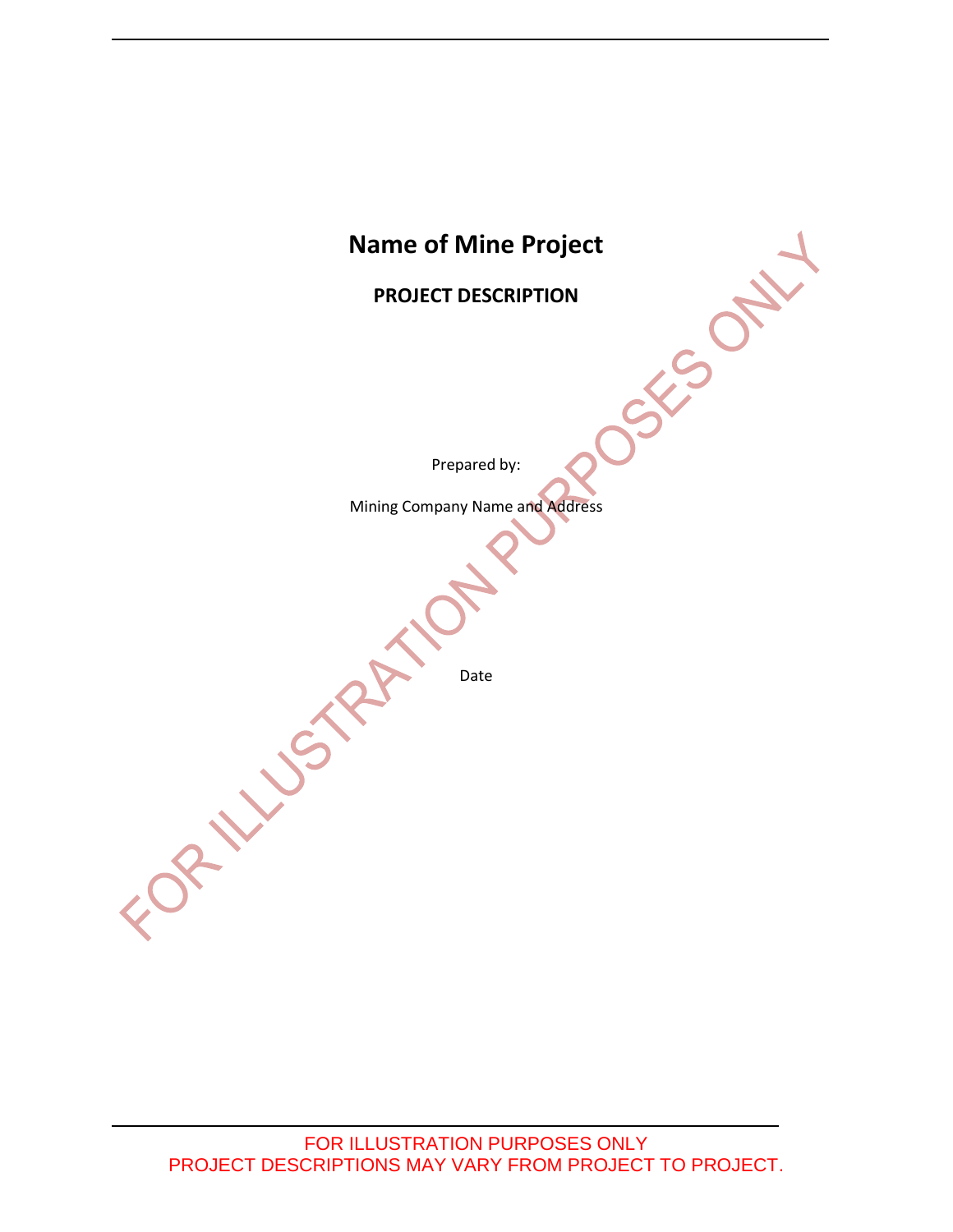#### **GUIDANCE TO PROPONENTS**

This template's format and content can be modified as desired to reflect the circumstances of the major mine project, such as:

- a new major mine proposal having completed a provincial environmental assessment process under the BC *Environmental Assessment Act* (BCEAA) and is moving to the statutory authorization stage (should include a list of outstanding issues raised in environmental assessment tracking tables that were determined to be best addressed at permitting and proponent commitments which can be included in statutory authorizations);
- a currently operating major mine requesting amendments to existing authorizations and not subject to the modification thresholds under the BCEAA Reviewable Projects Regulation;
- a closed mine proposing to re-open and not subject to the provisions of the BCEAA; and
- a new major mine proposal with annual production level below the BCEAA Reviewable Projects Regulation and moving directly to the statutory authorization stage.

The project description developed should be based on an understanding of the coordinated authorizations approach to bundling authorization applications to provide for efficient and effective consultation with First Nations and to enable a review of the project as a whole.

The information in a project description is not expected to include the type and level of project planning or assessment detail as that required in the forthcoming applications for statutory authorizations.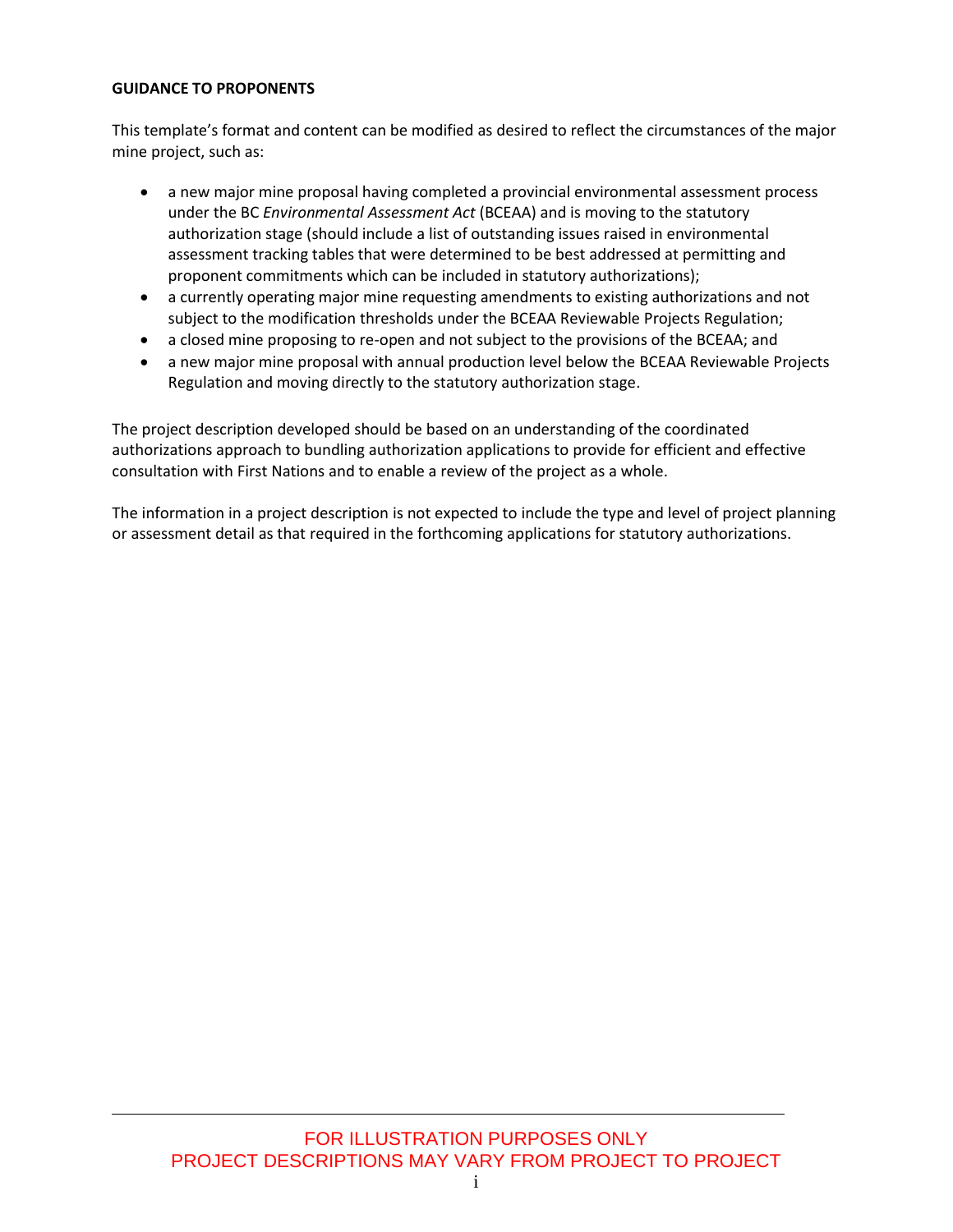#### **TABLE OF CONTENTS**

#### Page

| 1.                                                                                                 |  |
|----------------------------------------------------------------------------------------------------|--|
| 2.                                                                                                 |  |
| 3.                                                                                                 |  |
| 4.                                                                                                 |  |
| 5.                                                                                                 |  |
| 6.                                                                                                 |  |
| 6.1<br>6.1.1<br>6.1.2<br>6.1.3<br>6.1.4<br>6.2<br>6.2.1<br>6.2.2<br>6.2.3<br>6.3<br>6.3.1<br>6.3.2 |  |
|                                                                                                    |  |
| 6.3.3                                                                                              |  |
| 7.<br>7.1<br>7.2<br>7.3<br>7.4<br>7.5<br>7.6<br>7.7                                                |  |
| 8.                                                                                                 |  |
| 8.1<br>8.2<br>8.3                                                                                  |  |
| 9.                                                                                                 |  |
| 9.1<br>9.2<br>9.3<br>9.4<br>9.5                                                                    |  |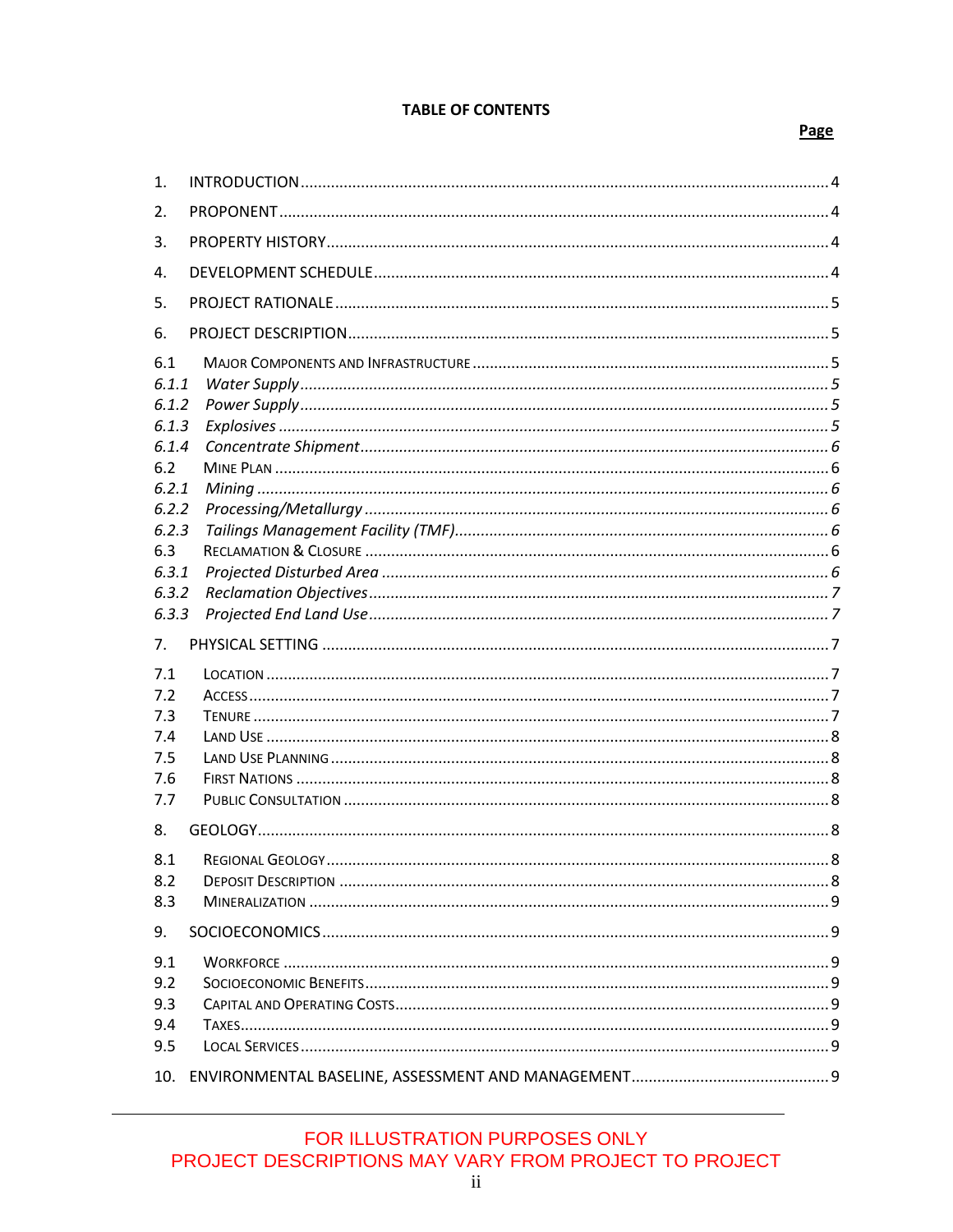| 10.1 |  |
|------|--|
|      |  |
| 10.3 |  |
| 10.4 |  |
|      |  |
|      |  |
| 10.6 |  |
| 10.7 |  |
| 10.8 |  |
|      |  |
|      |  |
|      |  |

## List of Tables

# **List of Figures**

# **List of Appendices**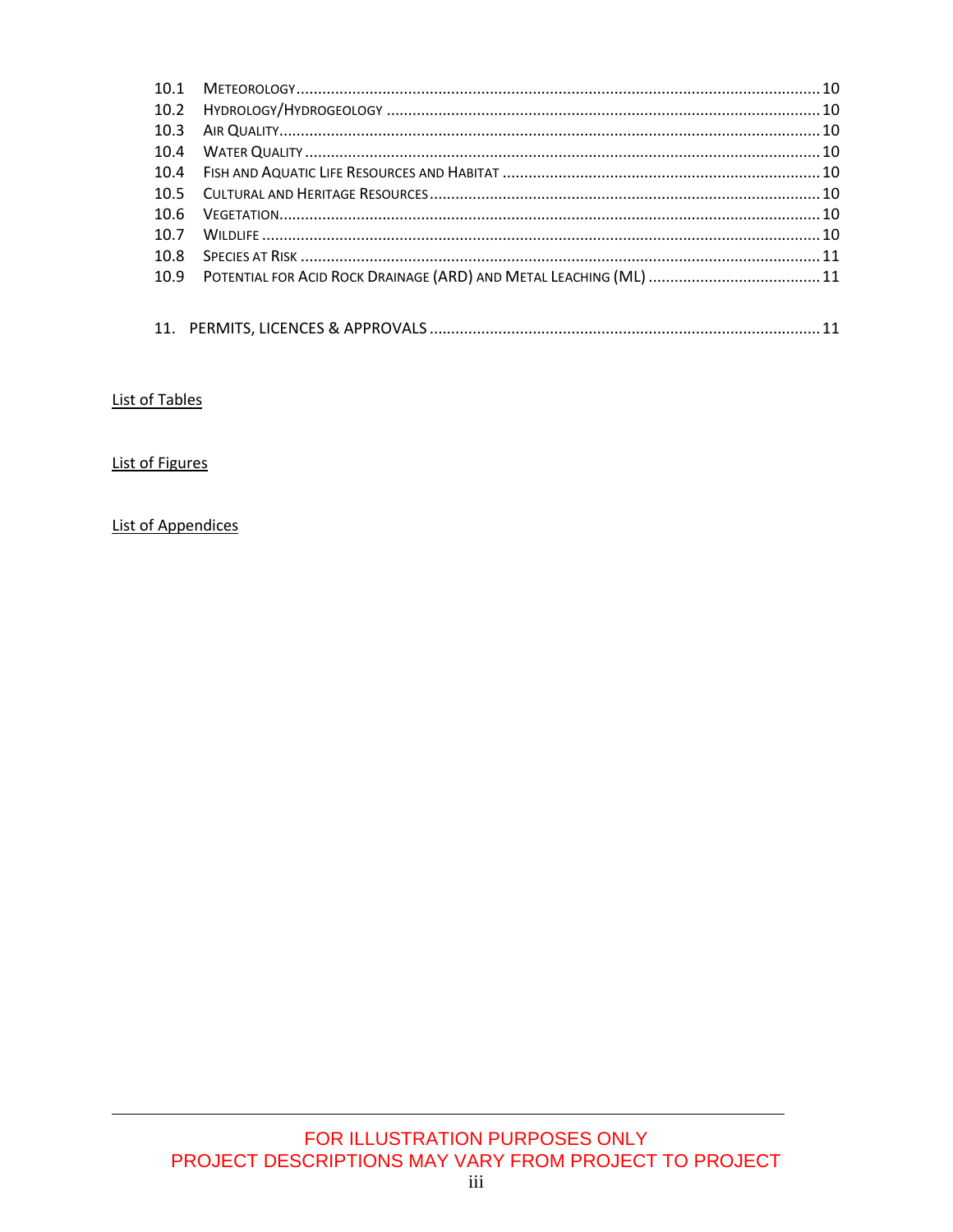#### <span id="page-4-0"></span>**1. INTRODUCTION**

The purpose of this section is to provide information on:

- project location and ownership and include regional and local maps;
- whether the site is Greenfield or Brownfield (new mine proposal having completed an environmental assessment, a new mine that is non-reviewable under the BCEAA, or an existing mine making applications for amendments to accommodate re-start, expansion or extension);
- topography, access; and
- project proposal including overview of construction, operation and closure stages and mine life.

This section should also provide a summary of the mine project proponent's understanding of the coordinated authorizations process, willingness and capacity to work with the project-specific MRC to ensure the issues and information required to address statutory authorization and public policy requirements can be met in a timely way.

#### <span id="page-4-1"></span>**2. PROPONENT**

This section should include a description of the corporate structure, location and address of its headquarters office and main company contacts to be involved in the mine project authorization review.

#### <span id="page-4-2"></span>**3. PROPERTY HISTORY**

This section should provide a description of the property history with respect to:

- mineral tenure;
- exploration and access development;
- surface disturbance; and
- current property status.

#### <span id="page-4-3"></span>**4. DEVELOPMENT SCHEDULE**

This section should summarize the proponent's development schedule including;

- expectations of timing to complete the pre-application and application review stages of the coordinated authorizations process for statutory authorizations;
- further exploration and site geotechnical, environmental baseline and related studies to adequately address statutory and public policy information and assessment requirements; and
- development schedule including site preparation and construction, mill commissioning and operational life, closure and post closure phases.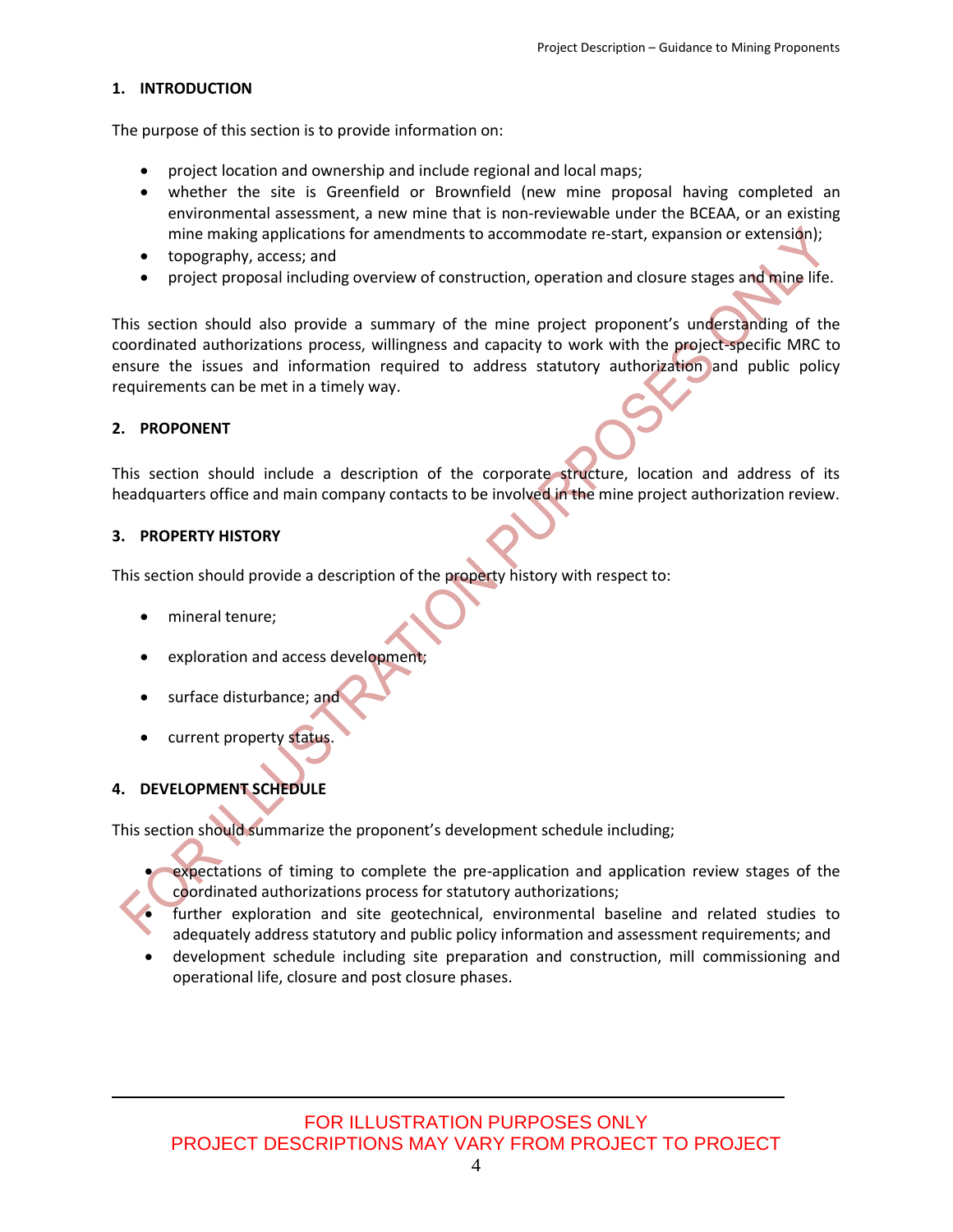#### <span id="page-5-0"></span>**5. PROJECT RATIONALE**

This section should provide the proponent's view of the reason for developing the project including the factors influencing the successful development and operation of the project.

#### <span id="page-5-1"></span>**6. PROJECT DESCRIPTION**

This section should describe the project in sufficient detail to enable the project-specific MRC to:

- identify/confirm the list of statutory authorizations to be applied for under the coordinated authorizations process;
- identify issues and information to meet the authorization application requirements and additional issues to be addressed that are within current government policy; and
- assist in determining any matters of federal interest, including any required federal authorizations and information requirements.

#### <span id="page-5-2"></span>**6.1 MAJOR COMPONENTS AND INFRASTRUCTURE**

This section should identify and describe the:

- onsite facilities and activities:
- any offsite facilities which may be required to be developed or modified to enable the project development;
- offsite activities (e.g. ore concentrate hauling); and
- a detailed project footprint map with reference to water courses, topographic features and other detail useful to help determine issues and the information requirements to address those issues.

#### <span id="page-5-3"></span>*6.1.1 Water Supply*

This section should include detail on the location and amount of water required to operate the project including process and potable water.

#### <span id="page-5-4"></span>*6.1.2 Power Supply*

This section should describe to source and size of the power requirements for the construction and operations stage and whether upgraded or new power sources will be required.

<span id="page-5-5"></span>

#### *6.1.3 Explosives*

This section should outline the type and amount of explosives required for the project development, the location of an explosives manufacturing and storage facility and if necessary, intentions to apply under the federal *Explosives Act* for an explosives permit.

This section will be of importance to the federal government to determine federal authorization requirements.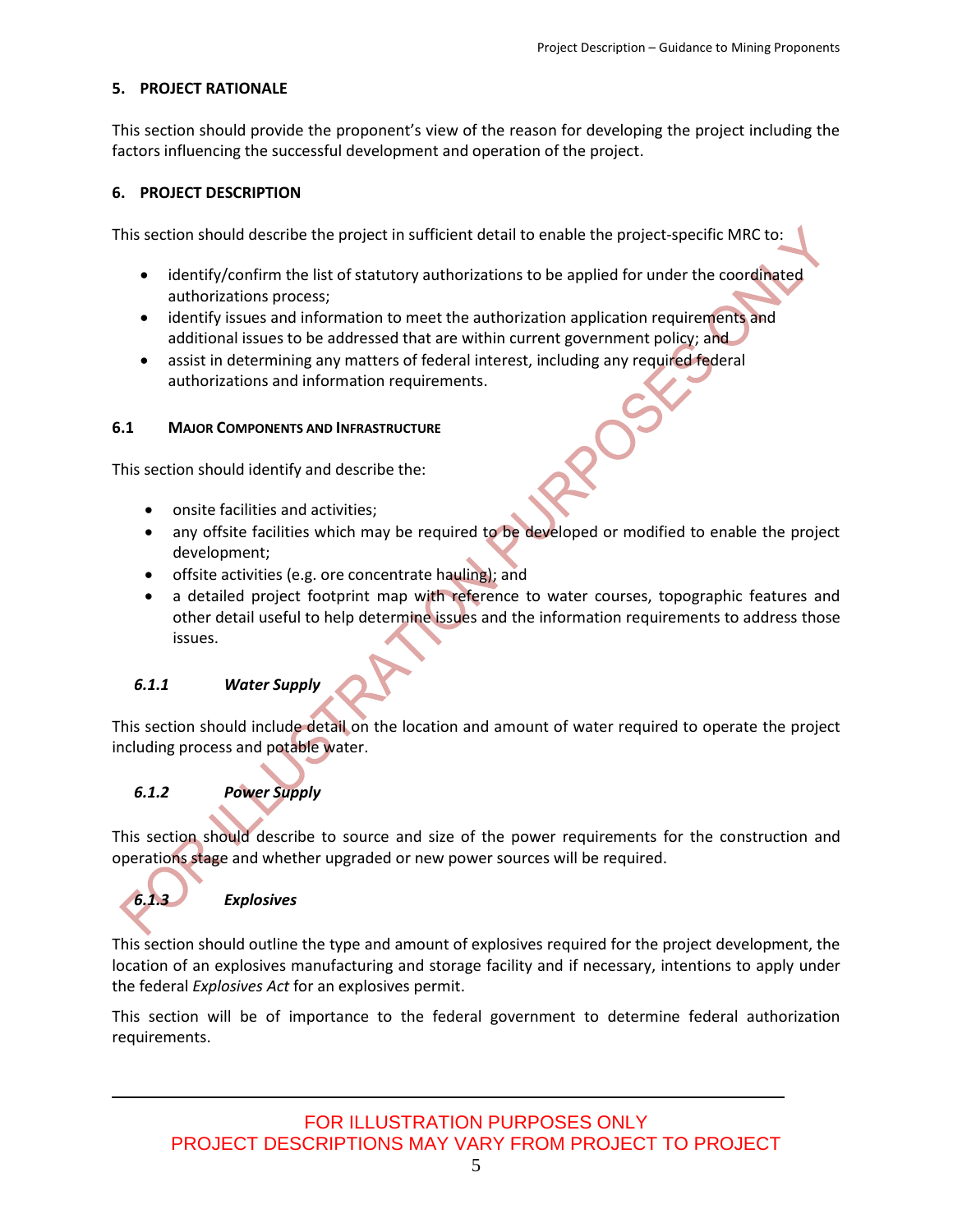# <span id="page-6-0"></span>*6.1.4 Concentrate Shipment*

This section should include a description of the daily and annual production and concentration of ore concentrate, its storage, transport haul volumes and routes, transshipment facilities at port or rail head and an indication of whether any new or upgraded facilities may be required.

# <span id="page-6-1"></span>**6.2 MINE PLAN**

This section should introduce the mine plan component, describe the ore reserve and include maps of mine footprints, including a final mine development footprint. The section should include location of facilities, low grade ore piles, waste dumps, access roads, tailings management facility (TMF), mill etc.

# <span id="page-6-2"></span>*6.2.1 Mining*

This section should describe the mine operation (open pit, underground), mining methods, daily waste and ore production levels, type and quantity of mining equipment.

A pit figure would be useful here.

# <span id="page-6-3"></span>*6.2.2 Processing/Metallurgy*

This section should describe the mill throughput, crushing, grinding, flotation and recovery (general mill flow sheet) and identify the process facilities, pathways and chemicals proposed to be used and an operation schedule (e.g. shifts, annual operating days, etc.).

# <span id="page-6-4"></span>*6.2.3 Tailings Management Facility*

This section should describe the location and size of the TMF, design considerations, opportunities for expansion if required to accommodate a mine life expansion or extension, and location of potential effluent discharge locations to the receiving environment, should an effluent discharge permit be required pursuant to the *Environmental Management Act*.

# <span id="page-6-5"></span>**6.3 RECLAMATION & CLOSURE**

This section should include preliminary information as required under Part 10 of the Health, Safety and Reclamation Code for Mines in British Columbia.

# <span id="page-6-6"></span>*6.3.1 Projected Disturbed Area*

This section should include an estimate of the total disturbed area associated with the mine footprint, including the final footprint at closure.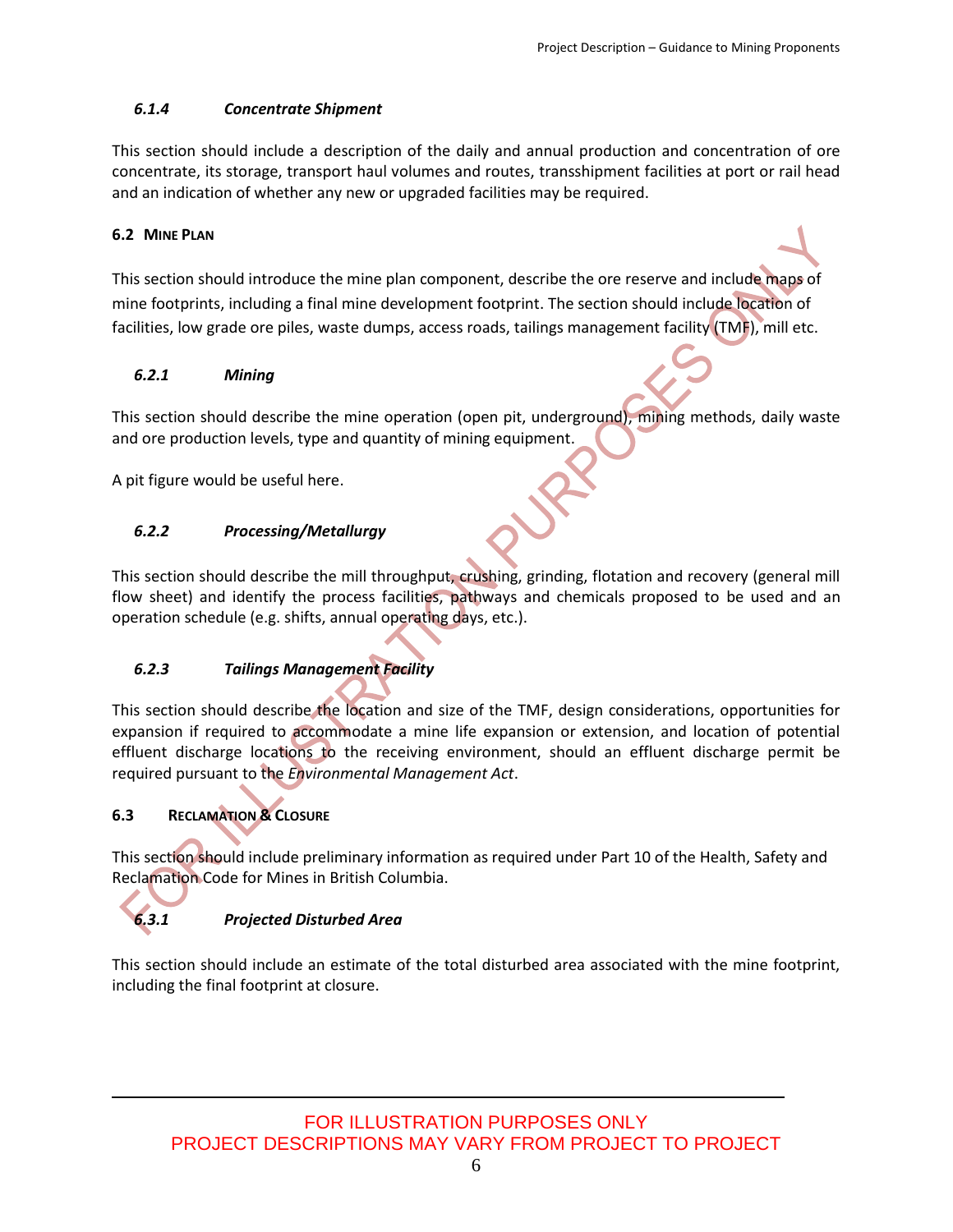### <span id="page-7-0"></span>*6.3.2 Reclamation Objectives*

Specific objectives of the reclamation plan should give consideration to:

- identifying potential sources of contaminants and to prevent the release of contaminants or wastes to the environment;
- returning affected areas to a state compatible with original undisturbed conditions, considering such practical factors as economics, aesthetics, future productivity, and future users; and
- ensuring that mine facilities, mine rock storage area and tailings storage areas will be closed in such a manner that the requirement for long-term maintenance and monitoring is minimized.

#### <span id="page-7-1"></span>*6.3.3 Projected End Land Use*

With reference to Part 10 of the Health, Safety and Reclamation Code for Mines in British Columbia, this section should outline the end land use objectives for the project site once reclaimed and indicate the criteria and process used to determine the end land use objectives. This section should include an understanding of the use of the land by First Nations and opportunities and constraints to including First Nations uses in setting land use objectives and in developing reclamation plans.

#### <span id="page-7-2"></span>**7. PHYSICAL SETTING**

This section should include an assessment of the current baseline information available for:

- topography/geography;
- climate; and
- bio-geo-climatic zonation.

#### <span id="page-7-3"></span>**7.1 LOCATION**

This section should summarize the location of the project with respect to towns, access routes and include a map.

# <span id="page-7-4"></span>**7.2 ACCESS**

This section should describe access to the project site using existing infrastructure or proposed new access. Particular attention should be paid to stream crossings with infrastructure (culverts, bridges, power lines)as this information will assist federal agencies determine interests and authorizations pursuant to the *Navigable Waters Protection Act*.

# <span id="page-7-5"></span>**7.3 TENURE**

This section should summarize the historic and current mineral or coal tenures for the project site and an indication that the proponent will be applying for converting tenures to leases as part of the application for statutory authorizations.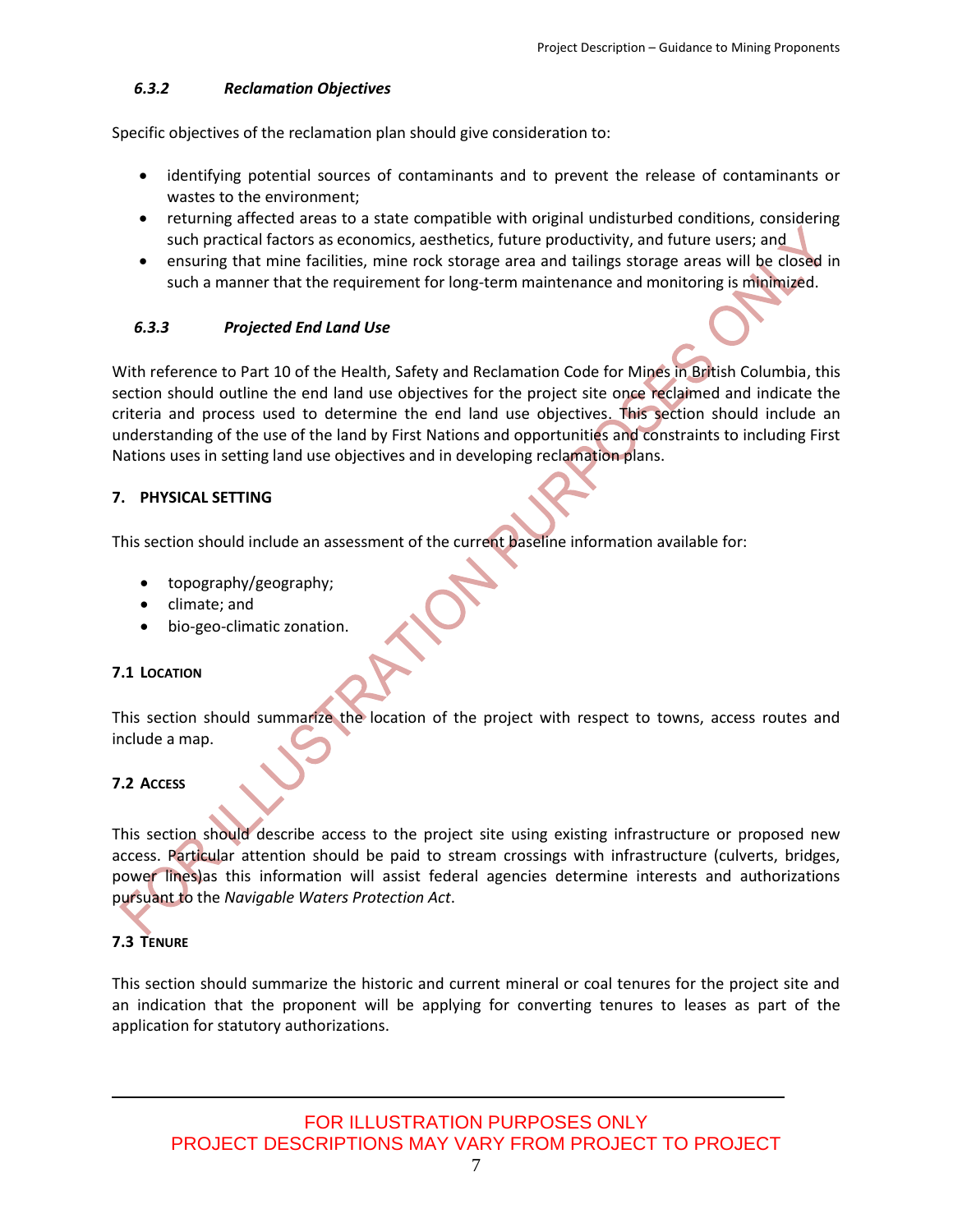#### <span id="page-8-0"></span>**7.4 LAND USE**

This section should describe the current land and resource uses within and near the project site, including exploration, forestry, ranching, hunting, trapping, outdoor recreation, First Nations use, fishing and other resource tenures.

#### <span id="page-8-1"></span>**7.5 LAND USE PLANNING**

This section should describe the current land use plans for the area and how the project fits with land use designations.

#### <span id="page-8-2"></span>**7.6 FIRST NATIONS**

This section should identify and describe:

- the First Nations and their traditional territories/treaty areas which may be affected by the project development, including a map outlining the traditional territories which can be obtained from the provincial government website;
- the use of the area by First Nations; and
- the proponent outreach, information exchange and opportunities for First Nations input in exploration and project planning to date and proposed.

#### <span id="page-8-3"></span>**7.7 PUBLIC CONSULTATION**

This section should include a summary of any outreach to the public or identified stakeholders during the exploration or project planning stages and a summary of any issues raised and how they are to be addressed.

#### <span id="page-8-4"></span>**8. GEOLOGY**

This section should provide information available to date for the regional, local and project areas.

#### <span id="page-8-5"></span>**8.1 REGIONAL GEOLOGY**

This section should describe the regional geology to place the local and project area geology into perspective.

#### <span id="page-8-6"></span>**8.2 DEPOSIT DESCRIPTION**

This section should describe the current knowledge and assessment of the deposit characteristics, including geological units with the potential for Metal Leaching/Acid Rock Drainage (ML/ARD), sulphate and/ or release of selenium to the environment.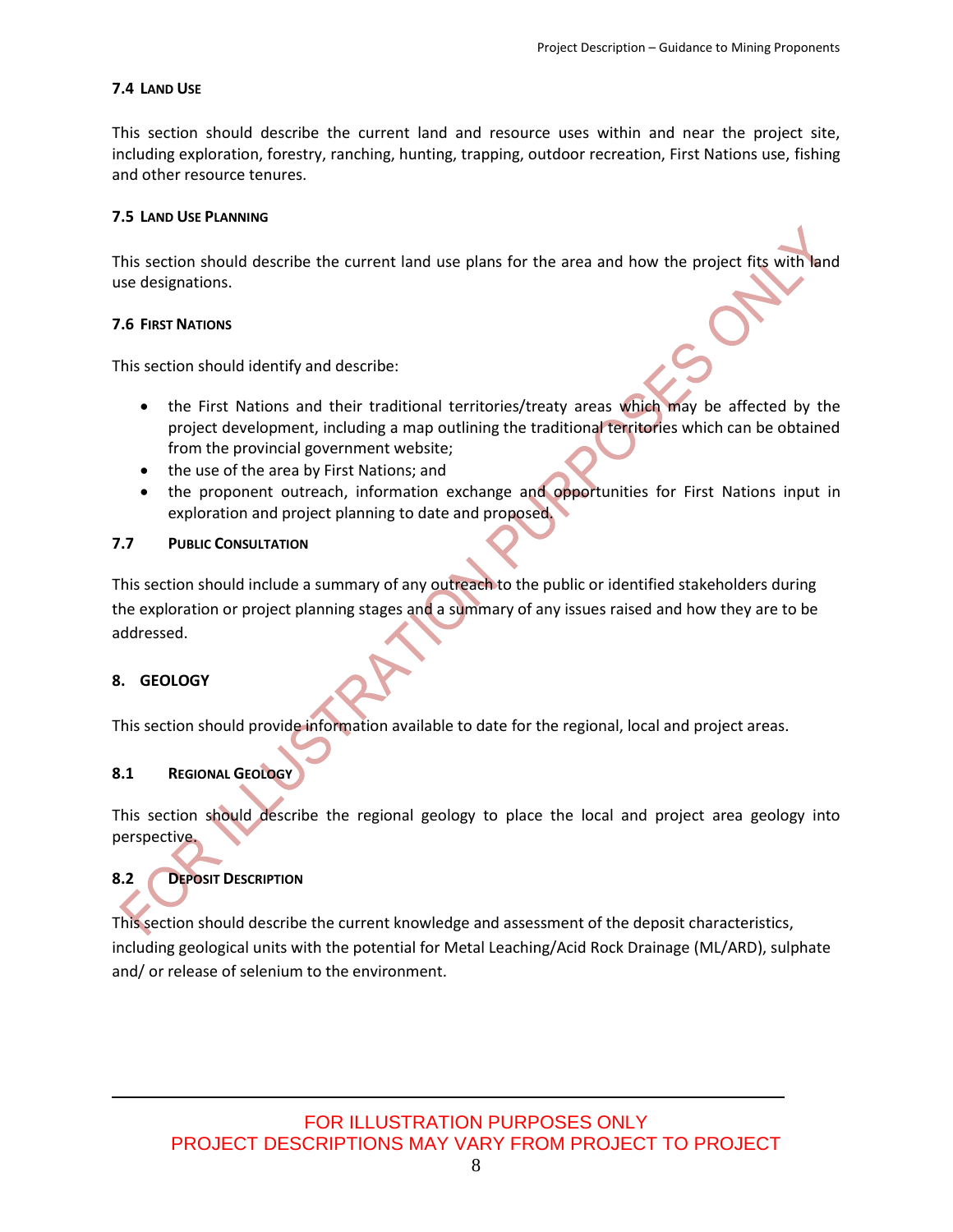#### <span id="page-9-0"></span>**8.3 MINERALIZATION**

This section should describe the ore body with respect to the National System for Electronic Document Analysis and Retrieval (SEDAR National Instrument 13-101).

#### <span id="page-9-1"></span>**9. SOCIOECONOMICS**

This section should provide a description of the current socio-economic setting in the project area and region and describe the benefits and any impacts of project development on the services or requirements for infrastructure upgrades required to facilitate project development.

#### <span id="page-9-2"></span>**9.1 WORKFORCE**

This section should describe the type and level of workforce required for both the construction and operations stage and an indication of the opportunities for local hire and recruitment and training and worker housing.

#### <span id="page-9-3"></span>**9.2 SOCIOECONOMIC BENEFITS**

This section should describe the benefits of the project to the local communities, the region and the province and include opportunities for local businesses, procurement and workers.

#### <span id="page-9-4"></span>**9.3 CAPITAL AND OPERATING COSTS**

This section should include a description of the project capital and operating costs over the life of the project.

#### <span id="page-9-5"></span>**9.4 TAXES**

This section should include a description of local, provincial and federal taxes to be paid over the stages of the project life.

#### <span id="page-9-6"></span>**9.5 LOCAL SERVICES**

This section should include a description of the local services available to serve the project and an indication of any additional services or upgrade in infrastructure or services to enable the project to proceed.

#### <span id="page-9-7"></span>**10. ENVIRONMENTAL BASELINE, ASSESSMENT AND MANAGEMENT**

The purpose of this section is to provide a description of the existing environmental baseline conditions, resource inventories and values and opportunities to adequately manage these values through project development, operation and closure stages.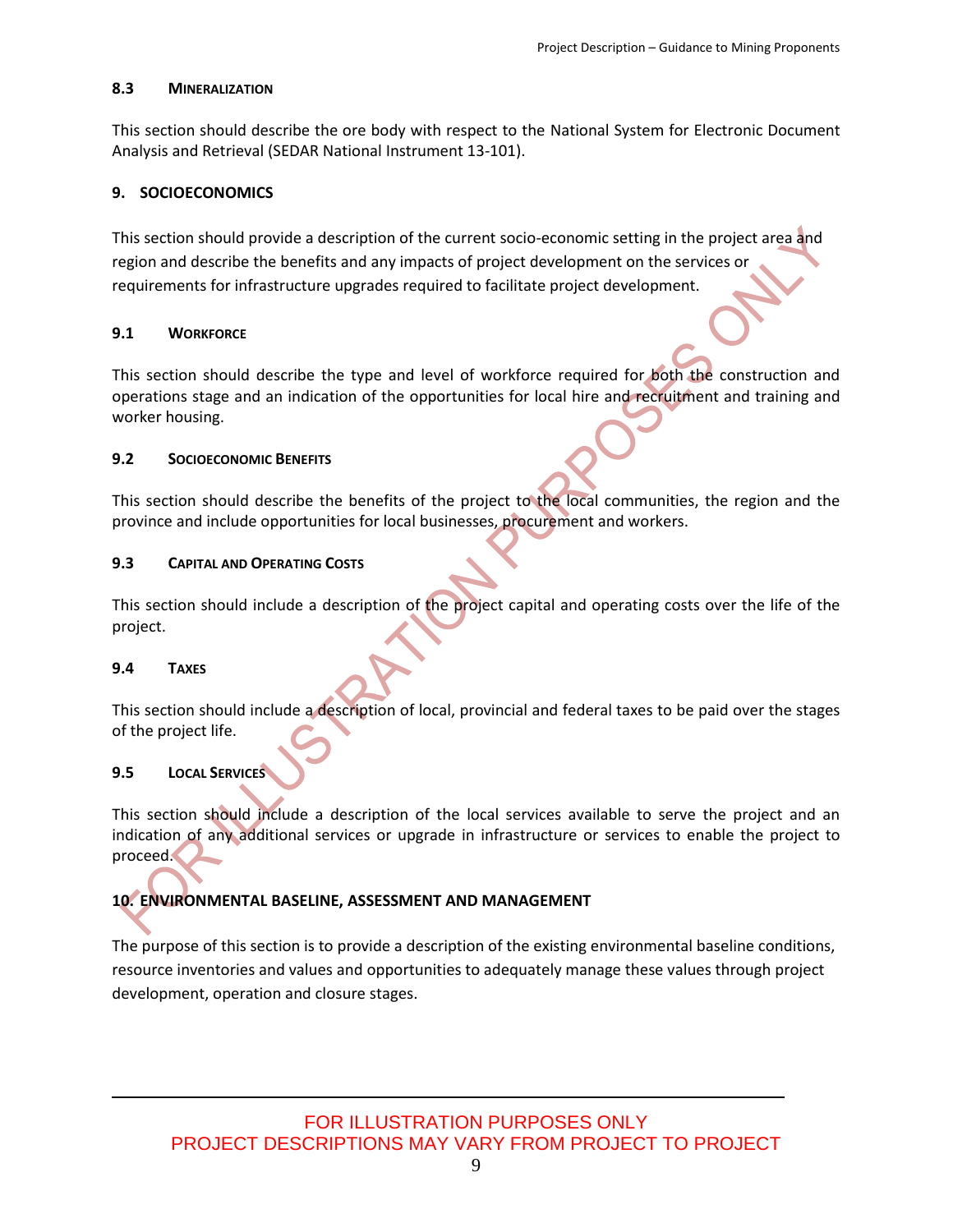#### <span id="page-10-0"></span>**10.1 METEOROLOGY**

This section should provide a description of the local and regional meteorological conditions and how they may impact on the project.

#### <span id="page-10-1"></span>**10.2 HYDROLOGY/HYDROGEOLOGY**

This section should describe the current data and information available for surface and groundwater flows in the project and local areas potentially impacted by the project and a description of the regional setting to place the project area into context.

#### <span id="page-10-2"></span>**10.3 AIR QUALITY**

This section should include a description of the existing air quality data and information for the project, local and regional area.

#### <span id="page-10-3"></span>**10.4 WATER QUALITY**

This section should summarize and describe the current water quality baseline conditions in the project area and the local areas upstream and downstream of the project area to contribute to an adequate baseline to assess project impacts on water quality and management strategies.

#### <span id="page-10-4"></span>**10.4 FISH AND AQUATIC LIFE RESOURCES AND HABITAT**

This section should describe the fish and aquatic resources and habitat in the project area, local surrounding area and regional area to place the resource values of the project area into perspective. This information will help identify any potential federal interest and authorizations pursuant to the federal *Fisheries Act*.

#### <span id="page-10-5"></span>**10.5 CULTURAL AND HERITAGE RESOURCES**

This section should describe the archaeological, heritage and cultural resources in the project area and summarize the results of any work completed to meet the provisions of the *Heritage Conservation Act*.

#### <span id="page-10-6"></span>**10.6 VEGETATION**

This section should describe the existing vegetation based on current data and information and summarize how this information may contribute to the setting of closure land use and reclamation objectives and terrestrial resource impact management strategies.

# <span id="page-10-7"></span>**10.7 WILDLIFE**

This section should summarize the current data and information on the species list, distribution and abundance of wildlife populations and wildlife habitats that may be impacted with the project development.